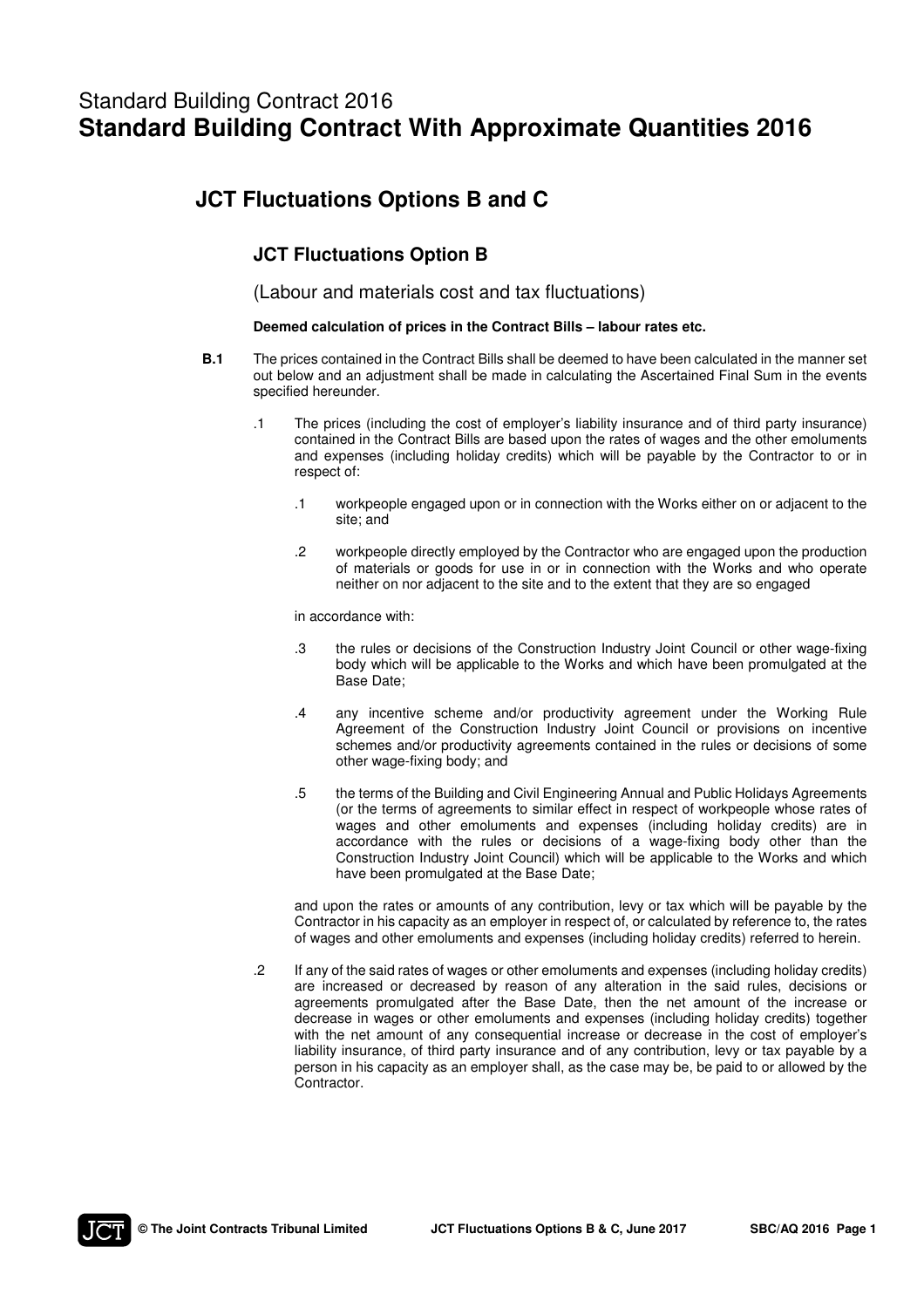- .3 There shall be added to the net amount paid to or allowed by the Contractor under paragraph B.1.2, in respect of each person employed by the Contractor who is engaged upon or in connection with the Works either on or adjacent to the site and who is not within the definition of workpeople in paragraph B.12.3, the same amount as is payable or allowable in respect of a craftsman under paragraph B.1.2 or such proportion of that amount as reflects the time (measured in whole working days) that each such person is so employed.
- .4 For the purposes of paragraphs B.1.3 and B.2.3:
	- .1 no period of less than 2 whole working days in any week shall be taken into account and periods of less than a whole working day shall not be aggregated to amount to a whole working day;
	- .2 "the same amount as is payable or allowable in respect of a craftsman" shall refer to the amount in respect of a craftsman employed by the Contractor (or by any sub-contractor under a sub-contract to which paragraph B.4 refers) under the rules or decisions or agreements of the Construction Industry Joint Council or other wage-fixing body and, where those rules or decisions or agreements provide for more than one rate of wage, emolument or other expense for a craftsman, shall refer to the amount in respect of a craftsman employed as aforesaid to whom the highest rate is applicable; and
	- .3 "employed by the Contractor" shall mean an employment to which the Income Tax (Pay As You Earn) Regulations 2003 apply.
- .5 The prices contained in the Contract Bills are based upon:
	- .1 the transport charges referred to in a basic transport charges list submitted by the Contractor and attached to the Contract Documents and incurred by the Contractor in respect of workpeople engaged in either of the capacities referred to in paragraphs B.1.1.1 and B.1.1.2; or
	- .2 the reimbursement of fares which will be reimbursable by the Contractor to workpeople engaged in either of the capacities referred to in paragraphs B.1.1.1 and B.1.1.2 in accordance with the rules or decisions of the Construction Industry Joint Council which will be applicable to the Works and which have been promulgated at the Base Date or, in the case of workpeople so engaged whose rates of wages and other emoluments and expenses are governed by the rules or decisions of some wage-fixing body other than the Construction Industry Joint Council, in accordance with the rules or decisions of such other body which will be applicable and which have been promulgated as aforesaid.
- $\blacksquare$ .6 If:
	- .1 the amount of transport charges referred to in the basic transport charges list is increased or decreased after the Base Date; or
	- .2 the reimbursement of fares is increased or decreased by reason of any alteration in the said rules or decisions promulgated after the Base Date or by any actual increase or decrease in fares which takes effect after the Base Date,

 then the net amount of that increase or decrease shall, as the case may be, be paid to or allowed by the Contractor.

#### **Deemed calculation of prices in the Contract Bills – labour levies and taxes**

- **B.2** The prices contained in the Contract Bills shall be deemed to have been calculated in the manner set out below and an adjustment shall be made in calculating the Ascertained Final Sum in the events specified hereunder.
	- .1 The prices contained in the Contract Bills are based upon the types and rates of contribution, levy and tax payable by a person in his capacity as an employer and which at the Base Date are payable by the Contractor. A type and a rate so payable are in paragraph B.2.2 referred to as a 'tender type' and a 'tender rate'.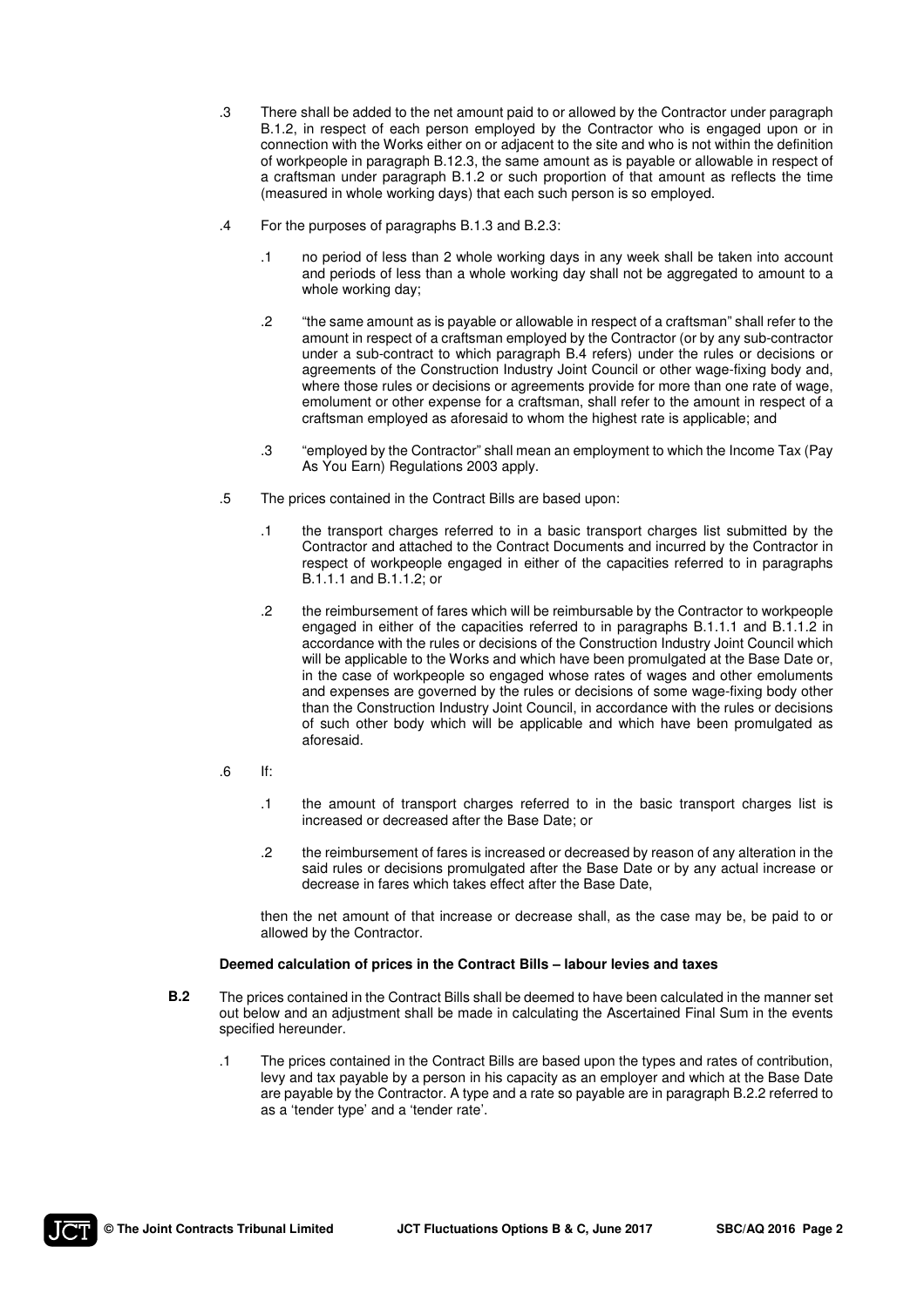- .2 If any of the tender rates other than a rate of levy payable by virtue of the Industrial Training Act 1982 is increased or decreased, or if a tender type ceases to be payable, or if a new type of contribution, levy or tax which is payable by a person in his capacity as an employer becomes payable after the Base Date, then in any such case the net amount of the difference between what the Contractor actually pays or will pay in respect of workpeople as referred to in paragraphs B.1.1.1 and B.1.1.2 or because of his employment of such workpeople and what he would have paid had the alteration, cessation or new type of contribution, levy or tax not become effective shall, as the case may be, be paid to or allowed by the Contractor.
- .3 There shall be added to the net amount paid to or allowed by the Contractor under paragraph B.2.2, in respect of each person employed by the Contractor who is engaged upon or in connection with the Works either on or adjacent to the site and who is not within the definition of workpeople in paragraph B.12.3, the same amount as is payable or allowable in respect of a craftsman under paragraph B.2.2 or such proportion of that amount as reflects the time (measured in whole working days) that each such person is so employed. The provisions of paragraph B.1.4 shall apply to this paragraph B.2.3.
- .4 The prices contained in the Contract Bills are based upon the types and rates of refund of the contributions, levies and taxes payable by a person in his capacity as an employer and upon the types and rates of premium receivable by a person in his capacity as an employer being in each case types and rates which at the Base Date are receivable by the Contractor. Such a type and such a rate are in paragraph B.2.5 referred to as a 'tender type' and a 'tender rate'.
- .5 If any of the tender rates is increased or decreased or if a tender type ceases to be payable or if a new type of refund of any contribution, levy or tax payable by a person in his capacity as an employer becomes receivable or if a new type of premium receivable by a person in his capacity as an employer becomes receivable after the Base Date, then in any such case the net amount of the difference between what the Contractor actually receives or will receive in respect of workpeople as referred to in paragraphs B.1.1.1 and B.1.1.2 or because of his employment of such workpeople and what he would have received had the alteration, cessation or new type of refund or premium not become effective shall, as the case may be, be paid to or allowed by the Contractor.
- .6 The references in paragraphs B.2.4 and B.2.5 to premiums shall be construed as meaning all payments howsoever they are described which are made under or by virtue of an Act of Parliament to a person in his capacity as an employer and which affect the cost to an employer of having persons in his employment.
- .7 Where employer's contributions are payable by the Contractor in respect of workpeople as referred to in paragraphs B.1.1.1 and B.1.1.2 whose employment is contracted-out employment within the meaning of the Pension Schemes Act 1993, the Contractor shall, subject to the proviso hereto, for the purpose of recovery or allowance under paragraph B.2 be deemed to pay employer's contributions as if that employment were not contracted-out employment; provided that this paragraph B.2.7 shall not apply where the occupational pension scheme, by reference to membership of which the employment of workpeople is contracted-out employment, is established by the rules of the Construction Industry Joint Council or of some other wage-fixing body so that contributions to such occupational pension scheme are within the payment and allowance provisions of paragraph B.1.
- .8 The references in paragraphs B.2.1 to B.2.5 and B.2.7 to contributions, levies and taxes shall be construed as meaning all impositions payable by a person in his capacity as an employer howsoever they are described and whoever the recipient which are imposed under or by virtue of an Act of Parliament and which affect the cost to an employer of having persons in his employment.

#### **Deemed calculation of prices in the Contract Bills – materials, goods, electricity and fuels**

- **B.3** The prices contained in the Contract Bills shall be deemed to have been calculated in the manner set out below and an adjustment shall be made in calculating the Ascertained Final Sum in the events specified hereunder.
	- .1 The prices contained in the Contract Bills are based upon the market prices which were current at the Base Date of the materials, goods, electricity, fuels or any other solid, liquid or gas necessary for the execution of the Works, and upon the duty or tax payable at that date on the disposal of waste from the site.

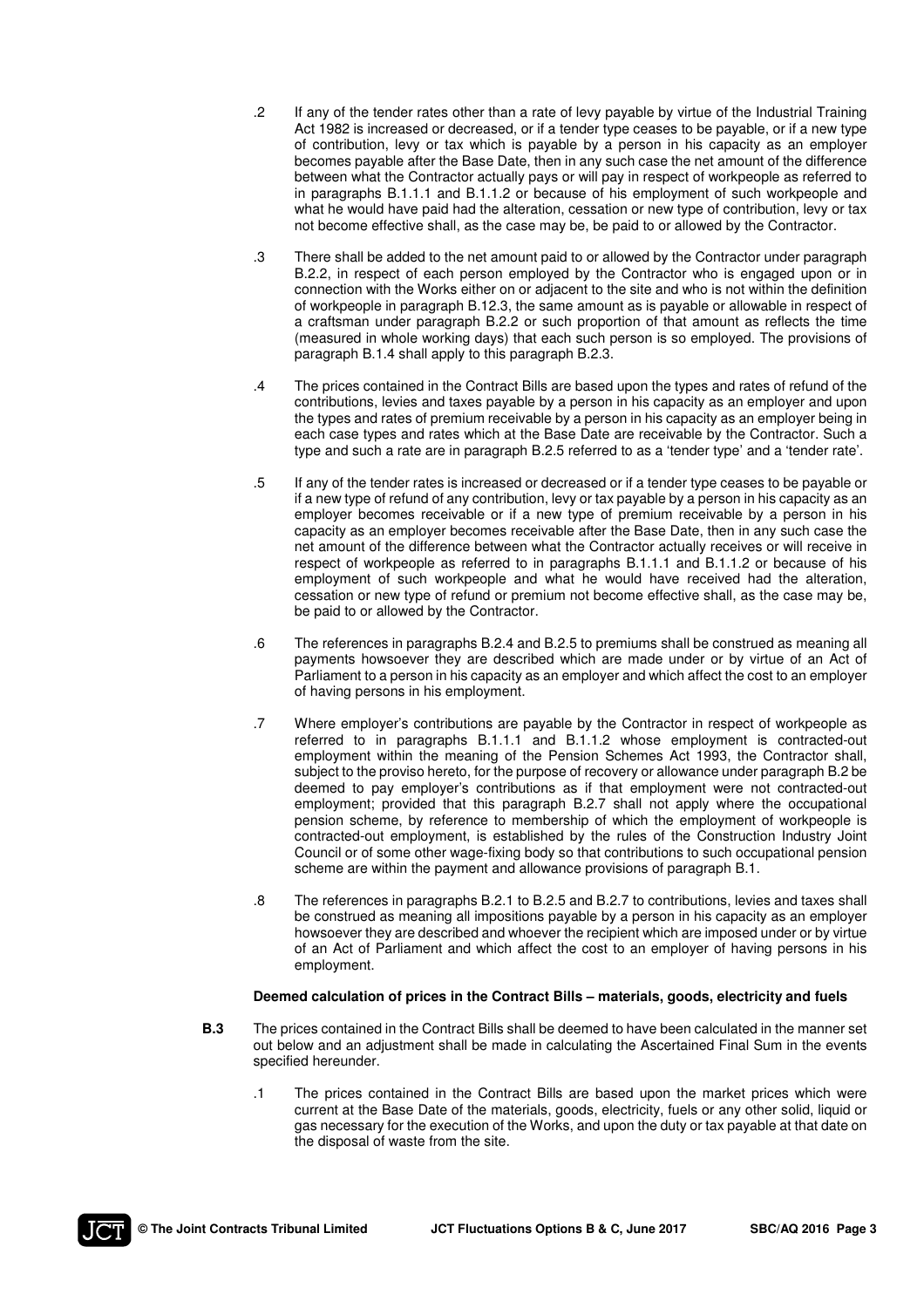- .2 If after the Base Date the market price of any of the above things increases or decreases, or the duty or tax on the disposal of waste from the site increases or decreases, then the net amount of the difference shall, as the case may be, be paid to or allowed by the Contractor.
- .3 The references in paragraphs B.3.1 and B.3.2 to market price(s) shall be construed as including any duty or tax (other than any VAT which is treated, or is capable of being treated, as input tax by the Contractor) by whomsoever payable which is payable under or by virtue of any Act of Parliament on the import, purchase, sale, appropriation, processing, use or disposal of any of the things described in paragraph B.3.1.

#### **Sub-contract work – incorporation of provisions to like effect**

- **B.4** .1 If the Contractor sub-contracts any portion of the Works to a sub-contractor he shall incorporate in the sub-contract provisions to the like effect as the provisions of JCT Fluctuations Option B (excluding this paragraph B.4) including the percentage stated in the Contract Particulars pursuant to paragraph B.13 which are applicable for the purposes of this Contract.
	- .2 If the price payable under such a sub-contract as referred to in paragraph B.4.1 is increased above or decreased below the price in such sub-contract by reason of the operation of the said incorporated provisions, then the net amount of such increase or decrease shall, as the case may be, be paid to or allowed by the Contractor under this Contract.

#### **Notification by Contractor**

- **B.5** .1 The Contractor shall notify the Architect/Contract Administrator of the occurrence of any of the events referred to in such of the following provisions as are applicable for the purposes of this Contract:
	- .1 paragraph B.1.2;
	- .2 paragraph B.1.6;
	- .3 paragraph B.2.2;
	- .4 paragraph B.2.5;
	- .5 paragraph B.3.2;
	- .6 paragraph B.4.2.
	- .2 Any notification required to be given under paragraph B.5.1 shall be given within a reasonable time after the occurrence of the event to which it relates, and notification in that time shall be a condition precedent to any payment being made to the Contractor in respect of the event in question.

#### **Agreement – Quantity Surveyor and Contractor**

**B.6** The Quantity Surveyor and the Contractor may agree what shall be deemed for all the purposes of this Contract to be the net amount payable to or allowable by the Contractor in respect of the occurrence of any event such as is referred to in any of the provisions listed in paragraph B.5.1.

#### **Fluctuations taken into account in calculating the Ascertained Final Sum**

- **B.7** Any amount which from time to time becomes payable to or allowable by the Contractor by virtue of paragraphs B.1 to B.3 or paragraph B.4 shall be taken into account in calculating:
	- .1 the Ascertained Final Sum; and
	- .2 any amounts payable to the Contractor and which are calculated in accordance with clause 8.12.3.1.

 The calculation to which this paragraph B.7 refers shall be subject to the provisions of paragraphs B.8 to B.10.1.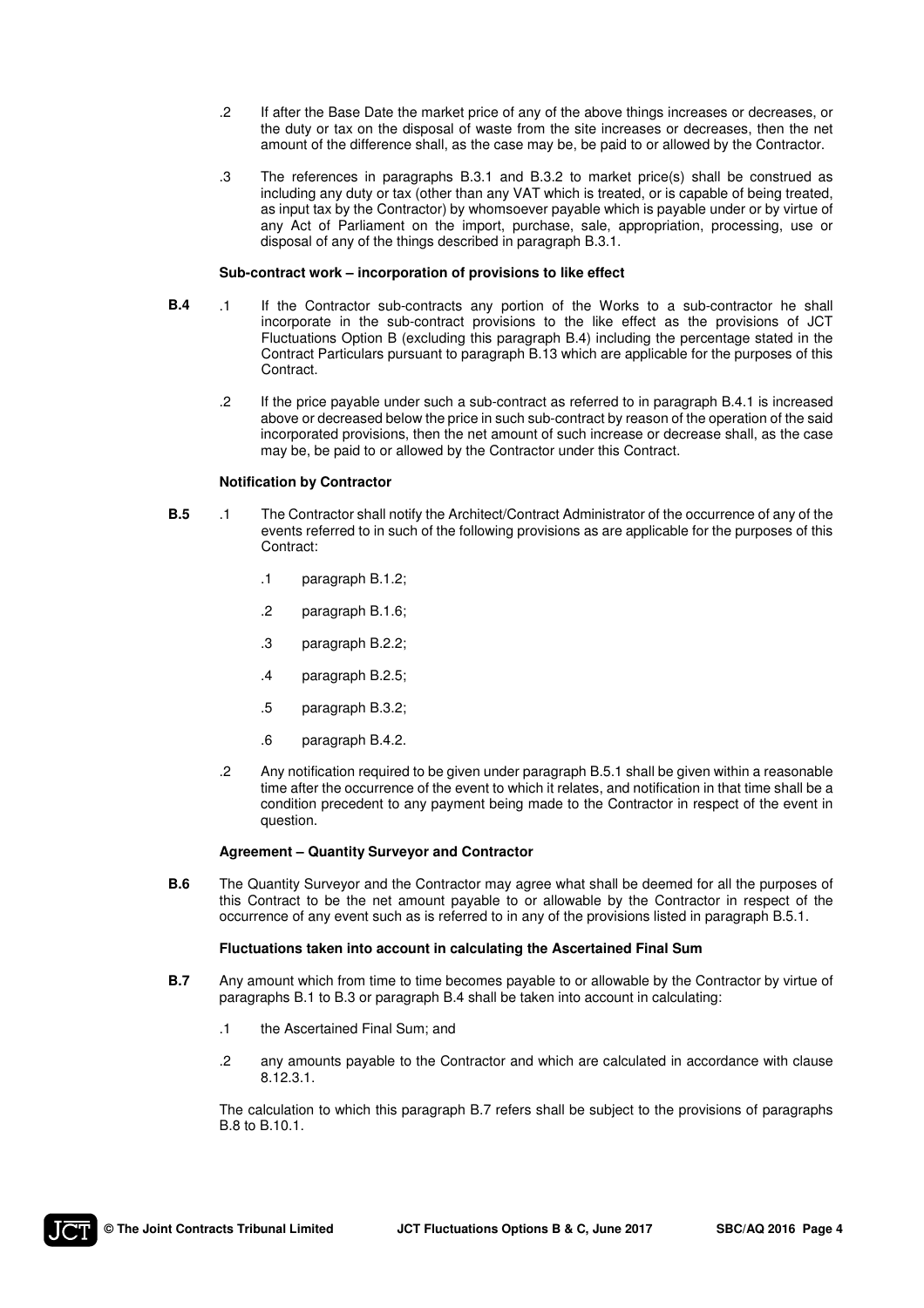#### **Evidence and computations by Contractor**

**B.8** As soon as is reasonably practicable the Contractor shall provide such evidence and computations as the Architect/Contract Administrator or the Quantity Surveyor may reasonably require to enable the amount payable to or allowable by the Contractor by virtue of paragraphs B.1 to B.3 or paragraph B.4 to be ascertained; and in the case of amounts payable to or allowable by the Contractor under paragraph B.1.3 (or paragraph B.4 for amounts payable to or allowable under the provisions in the sub-contract to the like effect as paragraphs B.1.3 and B.1.4) – employees other than workpeople – such evidence shall include a certificate signed by or on behalf of the Contractor each week certifying the validity of the evidence reasonably required to ascertain such amounts.

#### **No alteration to Contractor's profit**

**B.9** No calculation made by virtue of paragraph B.7 shall alter in any way the amount of profit of the Contractor due to be included in the calculation of the Ascertained Final Sum.

#### **Position where Contractor in default over completion**

- **B.10** .1 Subject to the provisions of paragraph B.10.2 no amount shall be added or deducted in the computation of the amount stated as due in an Interim Certificate or in the Final Certificate in respect of amounts otherwise payable to or allowable by the Contractor by virtue of paragraphs B.1 to B.3 or paragraph B.4 if the event (as referred to in the provisions listed in paragraph B.5.1) in respect of which the payment or allowance would be made occurs after the Completion Date.
	- .2 Paragraph B.10.1 shall not be applied unless:
		- .1 the printed text of clauses 2.26 to 2.29 is unamended and forms part of the Conditions; and
		- .2 the Architect/Contract Administrator has, in respect of every notification by the Contractor under clause 2.27, fixed or confirmed such Completion Date as he considers to be in accordance with clause 2.28.

#### **Work etc. to which paragraphs B.1 to B.4 not applicable**

- **B.11** Paragraphs B.1 to B.4 shall not apply in respect of:
	- .1 work for which the Contractor is allowed daywork rates under clause 5.7;
	- .2 changes in the rate of VAT charged on the supply of goods or services by the Contractor to the Employer under this Contract.

#### **Definitions for use with JCT Fluctuations Option B**

- **B.12** In JCT Fluctuations Option B:
	- .1 the Base Date means the date stated as such in the Contract Particulars;
	- .2 "materials" and "goods" include timber used in formwork but do not include other consumable stores, plant and machinery;
	- .3 "workpeople" means persons whose rates of wages and other emoluments (including holiday credits) are governed by the rules or decisions or agreements of the Construction Industry Joint Council or some other wage-fixing body for trades associated with the building industry;
	- .4 "wage-fixing body" means a body which lays down recognised terms and conditions of workers;
	- .5 "recognised terms and conditions" means terms and conditions of workers in comparable employment in the trade or industry, or section of trade or industry, in which the employer in question is engaged which have been settled by an agreement or award to which the parties are employers' associations and independent trade unions which represent (generally, or in the district in question, as the case may be) a substantial proportion of the employers and of the workers in the trade, industry or section being workers of the description to which the agreement or award relates.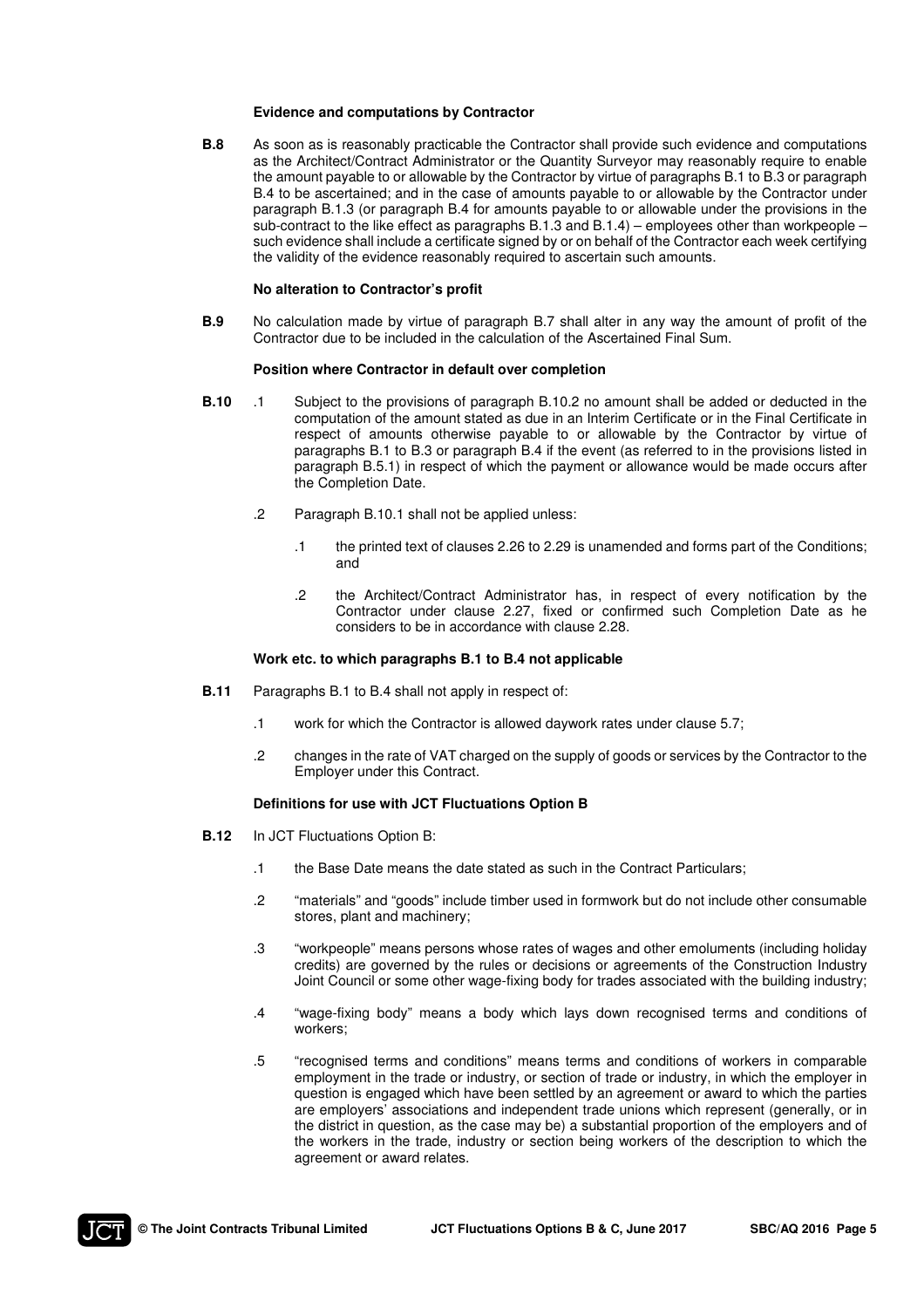## **Percentage addition to fluctuation payments or allowances**

- **B.13** There shall be added to the amount paid to or allowed by the Contractor under:
	- .1 paragraph B.1.2,
	- .2 paragraph B.1.3,
	- .3 paragraph B.1.6,
	- .4 paragraph B.2.2,
	- .5 paragraph B.2.5,
	- .6 paragraph B.3.2

the percentage stated in the Contract Particulars.

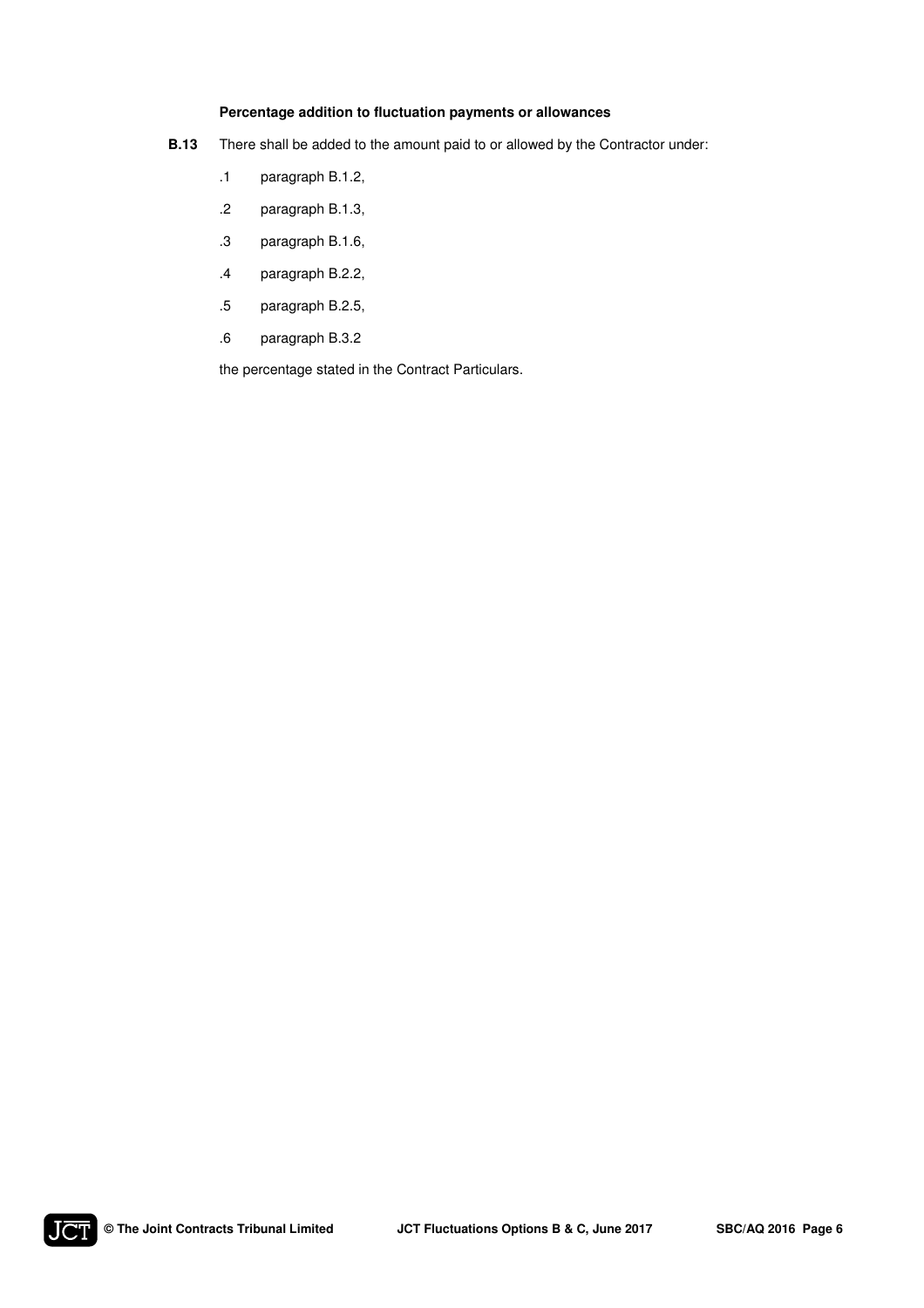# **JCT Fluctuations Option C**

# (Formula adjustment)

## **Adjustment of Ascertained Final Sum – Formula Rules**

- **C.1** .1 .1 In calculating the Ascertained Final Sum adjustments shall be made in accordance with the provisions of JCT Fluctuations Option C and the Formula Rules current at the Base Date issued for use with JCT Fluctuations Option C by the JCT ('the Formula Rules').
	- .2 Any adjustment under JCT Fluctuations Option C shall be to sums exclusive of VAT and nothing in JCT Fluctuations Option C shall affect in any way the operation of clause 4.5.
	- .2 The Definitions in rule 3 of the Formula Rules shall apply to JCT Fluctuations Option C.
	- .3 The adjustment referred to in JCT Fluctuations Option C shall be effected (after taking into account any Non-Adjustable Element) in all certificates for payment issued under the provisions of the Conditions.
	- .4 If any correction of amounts of adjustment under JCT Fluctuations Option C included in previous certificates is required following any operation of rule 5 of the Formula Rules, such correction shall be given effect in the next certificate for payment to be issued.

## **Fluctuations – articles manufactured outside the United Kingdom**

**C.2** For any article to which rule 4(ii) of the Formula Rules applies the Contractor shall insert in a list attached to the Contract Documents the market price of the article in sterling (that is the price delivered to the site) current at the Base Date. If after that date the market price of the article inserted in that list increases or decreases then the net amount of the difference between the cost of purchasing at the market price inserted in such list and the market price payable by the Contractor and current when the article is bought shall, as the case may be, be paid to or allowed by the Contractor. The reference to market price in this paragraph C.2 shall be construed as including any duty or tax (other than any VAT which is treated, or is capable of being treated, as input tax by the Contractor) by whomsoever payable under or by virtue of any Act of Parliament on the import, purchase, sale, appropriation or use of the article specified as aforesaid.

## **Power to agree – Quantity Surveyor and Contractor**

- **C.3** The Quantity Surveyor and the Contractor may agree any alteration to the methods and procedures for ascertaining the amount of formula adjustment to be made under JCT Fluctuations Option C, and the amounts ascertained after the operation of such agreement shall be deemed for all the purposes of this Contract to be the amount of formula adjustment payable to or allowable by the Contractor in respect of the provisions of JCT Fluctuations Option C. Provided always:
	- .1 that no alteration to the methods and procedures shall be agreed unless it is reasonably expected that the amount of formula adjustment so ascertained will be the same or approximately the same as that ascertained in accordance with Part I of section 2 of the Formula Rules; and
	- .2 that any agreement under this paragraph C.3 shall not have any effect on the determination of any adjustment payable by the Contractor to any sub-contractor.

#### **Position where Monthly Bulletins are delayed, etc.**

- **C.4** .1 If at any time prior to the issue of the Final Certificate formula adjustment is not possible because of delay in, or cessation of, the publication of the Monthly Bulletins, adjustment shall be made in each Interim Certificate during such period of delay on a fair and reasonable basis.
	- .2 If publication of the Monthly Bulletins is recommenced at any time prior to the issue of the Final Certificate, the provisions of JCT Fluctuations Option C and the Formula Rules shall apply for each Valuation Period as if no delay or cessation had occurred and the adjustment under JCT Fluctuations Option C and the Formula Rules shall be substituted for any adjustment under paragraph C.4.1.